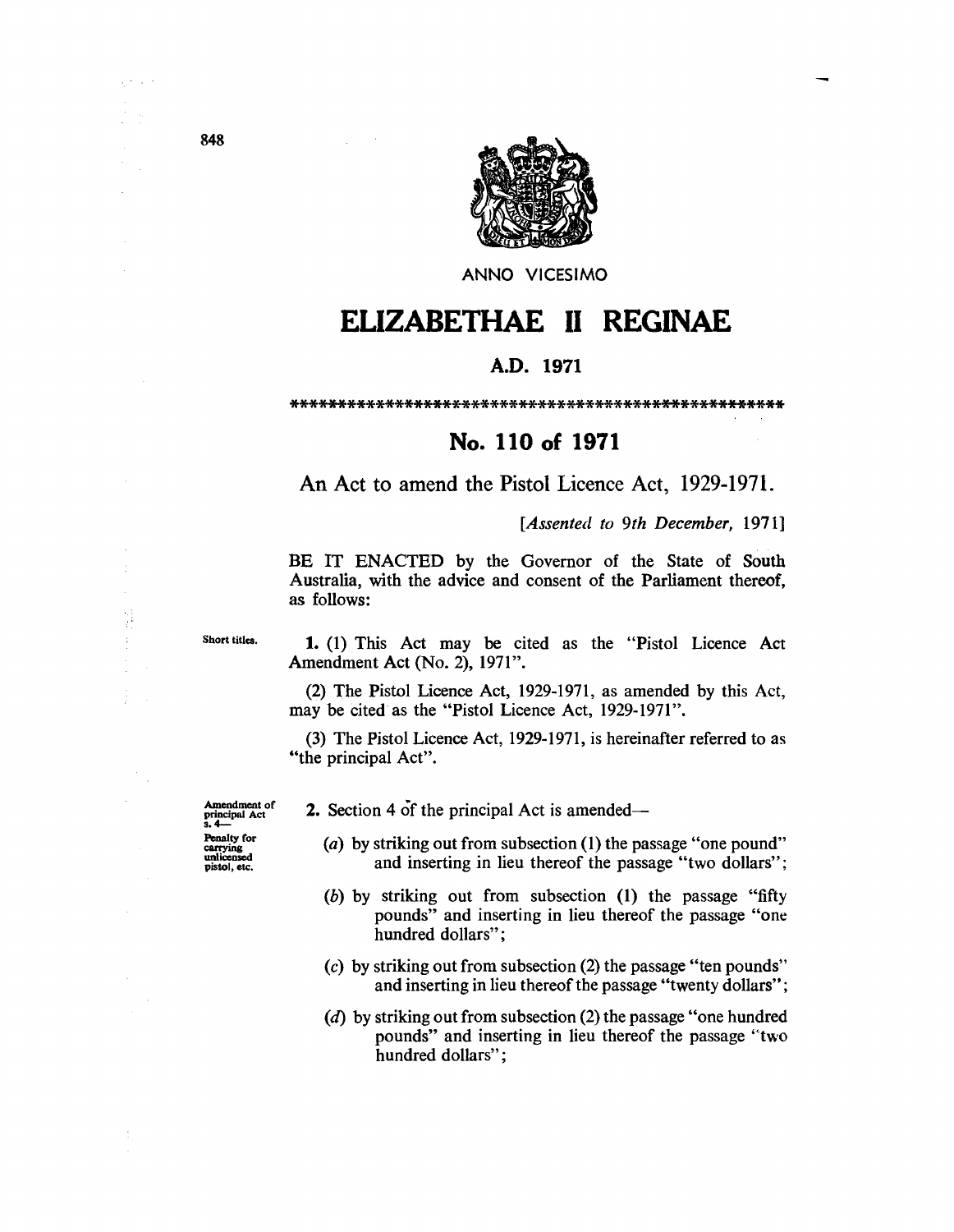(e) by striking our from paragraph  $(a)$  of subsection  $(3)$  the passage "or to a member of a rifle or pistol club in respect of his possession of any pistol prescribed for the use of such service, force, or club, or used" and inserting in lieu thereof the passage "or any member of a rifle or pistol club, who is approved for the purposes of this section by the Commissioner of Police, in respect of his possession of any pistol prescribed for the use of that service, force or club, as the case may be, and used";

and

- (f) by inserting in subsection (5) after the passage "1921," the passage "as amended,".
- 3. Section 5 of the principal Act is amended—
	- (a) by striking out from subsection (4) the passage "one pound"  $\frac{1}{\text{Application for}}$ and inserting in lieu thereof the passage "two dollars";  $\frac{and}{l}$  issue of
	- and
	- (b) by striking out from the proviso to subsection (4) the passage "five shillings" and inserting in lieu thereof the passage "fifty cents".

4. Section 9 of the principal Act is amended by striking out from Amendment of subsection (3) the passage "twenty pounds" and inserting in lieu  $_{3.9-}^{3.7}$ thereof the passage "forty dollars". Sale or hire • Sale or hire • of pistols.

- 5. Section 10 of the principal Act is amended— Amendment of
	- (a) by striking out from subsection  $(1)$  the passage "fifty Registration pounds" and inserting in lieu thereof the passage "one dealers. hundred dollars";
	- (b) by striking out from subsection (1) the passage "one hundred pounds" and inserting in lieu thereof the passage "two hundred dollars":

and

(c) by striking out from subsection (2) the passage "five pounds" and inserting in lieu thereof the passage "ten dollars".

6. Section 11 of the principal Act is amended by striking out the Amendment of passage "ten pounds" and inserting in lieu thereof the passage  $\frac{1}{2}$ . Demand for  $\frac{1}{2}$ "twenty dollars".  $\frac{Demand for}{production of}$ <br>"twenty dollars".

principal Act,<br>s. 10-

Amendment of<br>principal Act,<br>s. 5

849